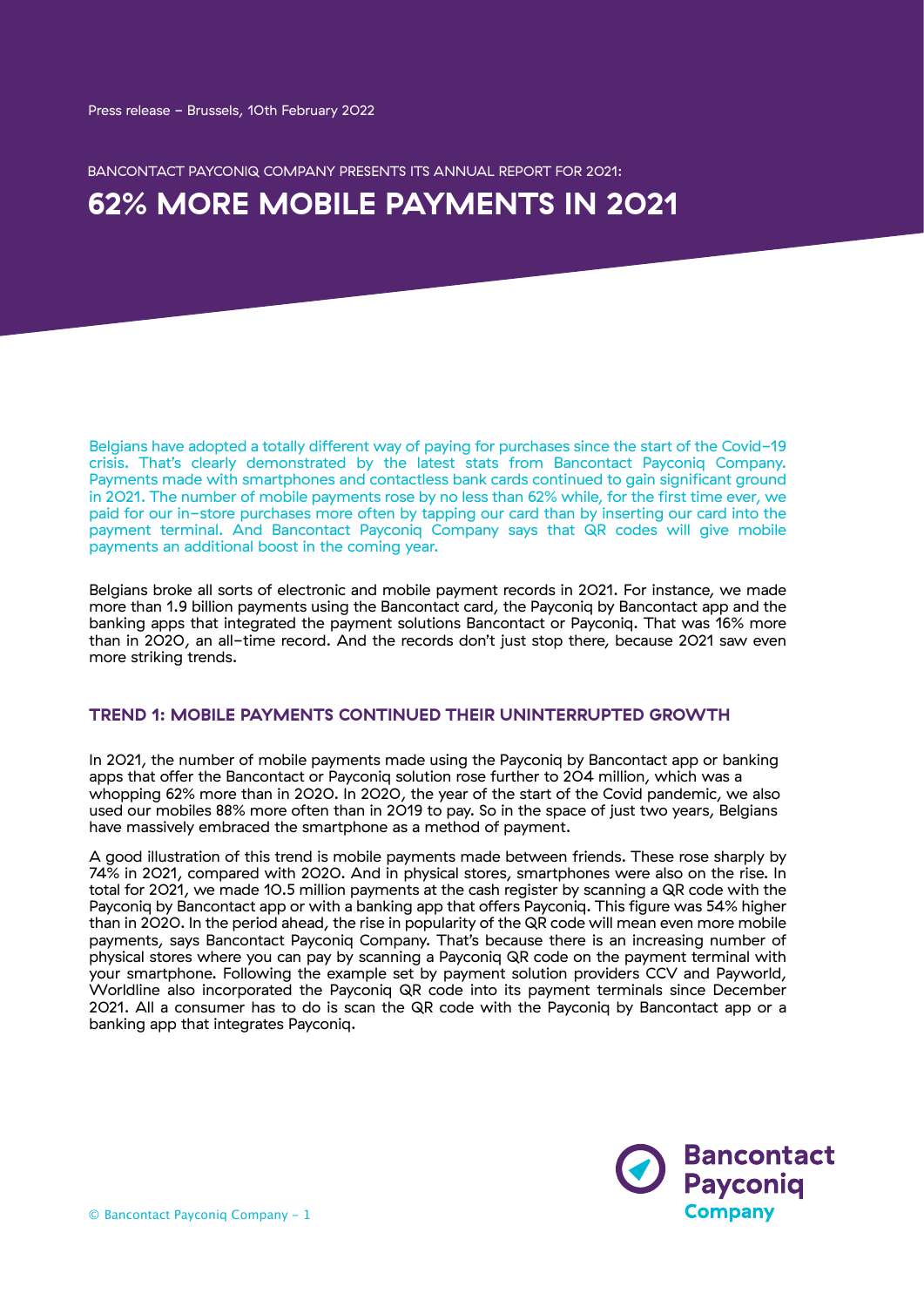#### **TREND 2: CONTACTLESS CARD PAYMENTS HAVE BECOME THE NORM**

In addition to mobile payments, contactless card payments have also become enormously popular in a short space of time. In total, there are 17.4 million Bancontact cards in circulation, 92,1% of which enable you to pay contactless. And this is something that many of us have begun to do since Covid-19 arrived in 2020. Mainly because of the hygienic benefits, but also because we have come to appreciate the convenience and security of contactless payments.

2020 saw a sudden breakthrough in contactless payments with the Bancontact card among the general public and we made more than 444.3 million payments this way. In 2021, the number of contactless payments rose to 822.7 million, which was an increase of 85% compared with 2020. And in August, we reached a historic milestone when, for the first time ever, we collectively paid for purchases in-store more frequently (50.8%) by tapping our Bancontact card against the payment terminal than in the traditional manner (by inserting the card in the payment terminal). And in December 2021, 54% of all in-store payments with the Bancontact card were contactless payments. So, this new payment habit is definitely catching on and the trend will undoubtedly continue this year.

### **TREND 3: ONLINE ALSO BECOMING MORE AND MORE MOBILE**

How are we paying for our online purchases now? In total in 2021, Belgians made 224 million payments online via Bancontact or Payconiq – or 35% more than in 2020. Our online payment habits are also clearly continuing to change, with card readers being ignored more and more. In December 2021, 78% of all online payments were made with a smartphone, via Bancontact or Payconiq. Which was another impressive rise compared to December 2020, when 66% of our online purchases were paid for using a mobile.

## **CASH WITHDRAWALS MAKING A MINOR COMEBACK**

Despite the major trend towards electronic and mobile payments, we took out a bit more cash in 2021 than we did the year before. In all, the number of cash withdrawals increased by 5%, from 68.6 million in 2020 to 72.2 million in 2021. This is not totally unexpected when you compare 2021 with the extraordinary year of 2020 with its two lengthy lockdowns, resulting in us withdrawing cash less often at ATMs. The number of cash withdrawals in 2021 was still about 31% lower than in 2019.

## **AND WHAT WILL 2022 BRING?**

"Of course, we can't give any figures yet," says Nathalie Vandepeute, CEO of Bancontact Payconiq Company. "But more Belgians, both merchants and consumers, will continue to opt more for electronic or mobile payment methods in 2022. And we will continue to innovate to make electronic and mobile payment methods as easy and convenient as possible. For everyone, wherever and whenever they want. Ensuring they are secure and easy to access. This is how Bancontact Payconiq Company has set itself the goal of making life easier for every merchant and consumer in Belgium.<sup>3</sup>